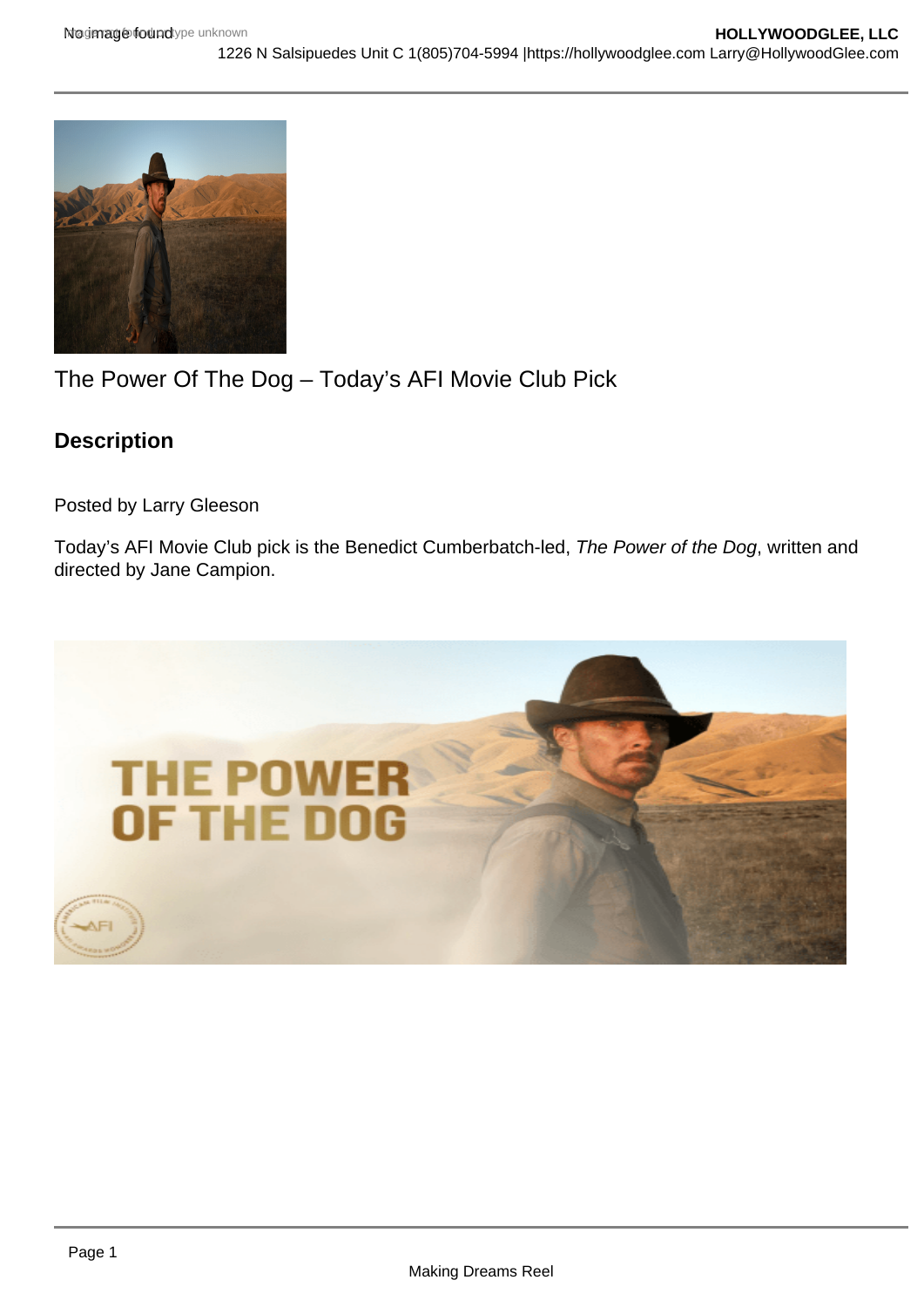"[THE POWER OF THE DOG](https://hollywoodglee.com/2021/11/18/film-capsule-the-power-of-the-dog/) looks to the hills for secrets unseen – and finds them in powerful, poetic images that transport audiences with a modern look back at the American West. This landmark work proves Jane Campion's unparalleled ability to capture a world of breathless beauty and breathtaking brutality, both wrapped tight as a rope. This slow-burn tale is a brilliant exercise in suspense and release – masterfully manifested by a brilliant cast and an unforgettably complex performance by Benedict Cumberbatch." -The American Film Institute, [AFI AWARDS 2021](https://www.afi.com/award/afi-awards-2021/)

The Power of the Dog is based on Thomas Savage's novel of the same name and is currently streaming on Netflix. In addition, Campion became the first woman ever nominated for an Academy Award for Best Director twice. Campion was previously nominated in 1993 for The Piano, for which she earned an Oscar for Best Screenplay. The Power of the Dog was recently showered with twelve Oscar nominations, including Cumberbatch as Best Actor and Campion for Screenwriting and Directing.

## About AFI Movie Club

AFI has created a global, virtual gathering of those who love the movies. As a non-profit, AFI Movie Club is a member-powered organization, dependent upon the support of its movie fans. To support AFI Movie Club please consider [becoming a member](https://www.afi.com/support/?Op=join) or [donating](https://www.afi.com/support/?Op=donate).

AFI Movie Club was launched as a free program to raise the nation's spirits by bringing artists and audiences together. AFI shines a spotlight on an iconic movie each day. Audiences can "gather" at AFI.com/MovieClub to find out how to watch the featured movie of the day with the use of their preexisting streaming service credentials.

(Source: AFI News Release)

**Category**